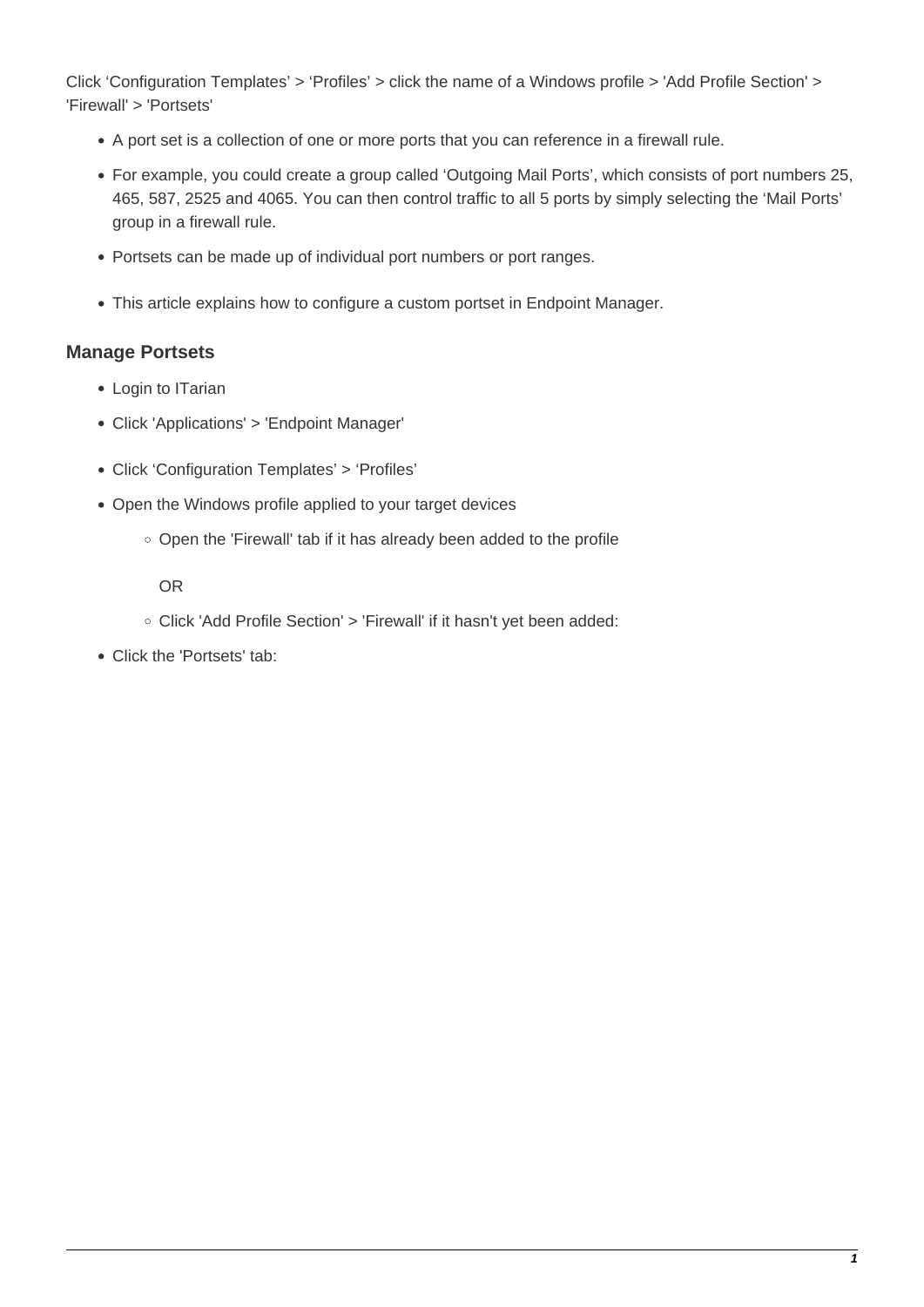| 4<br><b>Field Workers Laptops</b>                                                                    |                                                                            |  |
|------------------------------------------------------------------------------------------------------|----------------------------------------------------------------------------|--|
| 鷼<br>鸕<br>Ģ<br><b>Add Profile</b><br><b>Export Profile</b><br><b>Clone Profile</b><br><b>Section</b> | 鷗<br>Ëρ<br><b>Delete Profile</b><br><b>Make Default</b>                    |  |
| Antivirus<br>Firewall<br>General<br><b>UI Settings</b>                                               |                                                                            |  |
| <b>Firewall</b>                                                                                      | $\Box$ Save<br><b>3</b> Cancel                                             |  |
| <b>Firewall Settings</b><br><b>Application Rules</b>                                                 | <b>Global Rules</b><br><b>Network Zones</b><br>Rulesets<br><b>Portsets</b> |  |
| Add                                                                                                  |                                                                            |  |
| <b>PORTSET</b> $\div$                                                                                |                                                                            |  |
| <b>HTTP Ports</b>                                                                                    | í                                                                          |  |
| POP3/SMTP Ports                                                                                      | i                                                                          |  |
| <b>Privileged Ports</b>                                                                              | í                                                                          |  |
|                                                                                                      |                                                                            |  |

- Endpoint Manager ships with three default portsets:
	- **HTTP Ports**: 80, 443 and 8080. These are the ports typically used for http traffic. Internet browsers uses these ports to connect to the internet.
	- **POP3/SMTP Ports**: 110, 25, 143, 995, 465 and 587. These ports are typically used to send/receive email. For example, by mail clients like Outlook and Thunderbird.
	- **Privileged Ports**: 0-1023. Privileged ports are so called because it is usually desirable to prevent users from running services on these ports. Network admins usually reserve or prohibit the use of these ports.
- Click 'Add' to create a custom portset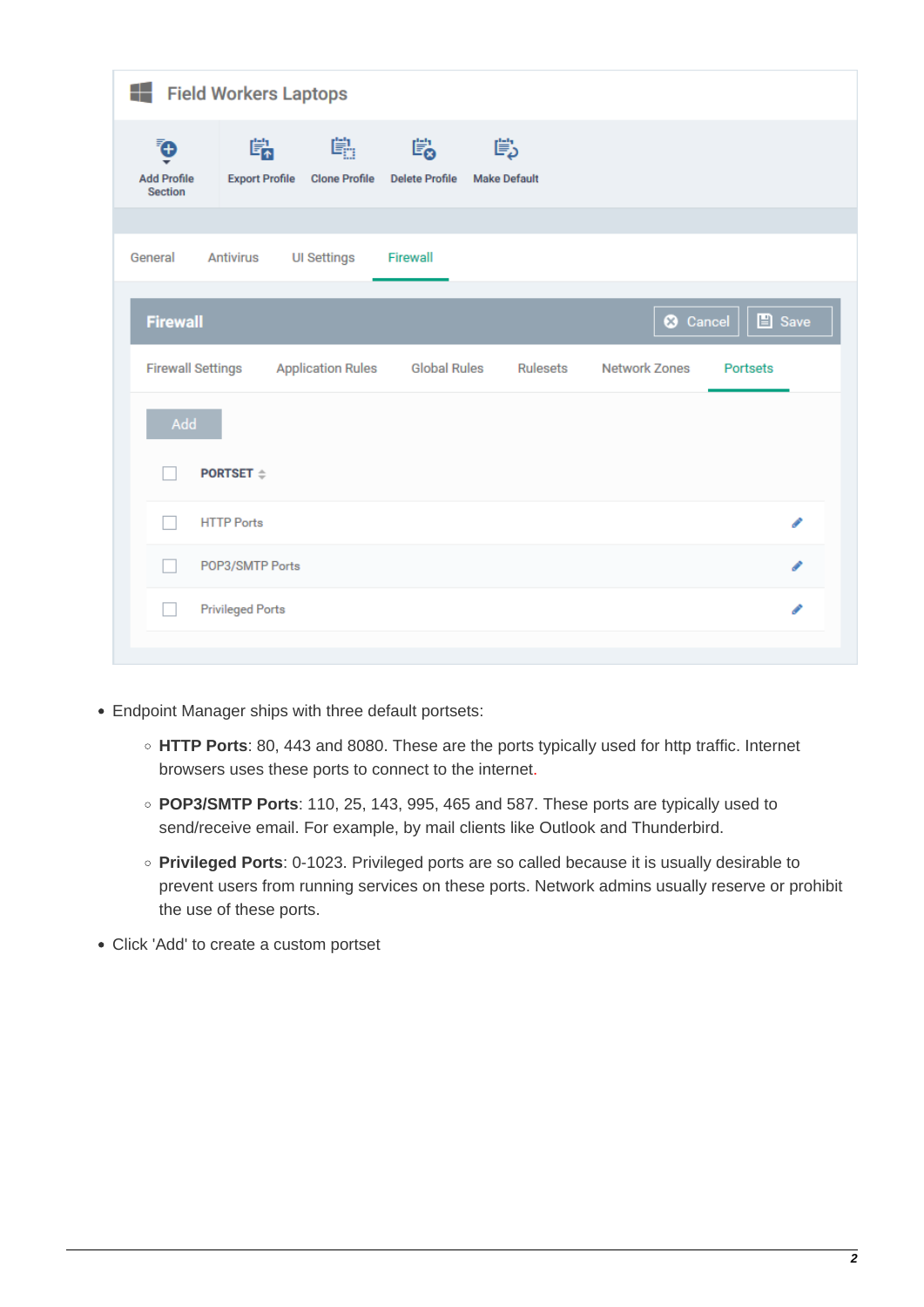| <b>Firewall</b>          |                          |                     |          | <b>3</b> Cancel      | $\Box$ Save     |
|--------------------------|--------------------------|---------------------|----------|----------------------|-----------------|
| <b>Firewall Settings</b> | <b>Application Rules</b> | <b>Global Rules</b> | Rulesets | <b>Network Zones</b> | <b>Portsets</b> |
| Add                      |                          |                     |          |                      |                 |
| PORTSET $\triangleq$     |                          |                     |          |                      |                 |
|                          |                          |                     |          |                      |                 |
| <b>Portset</b>           |                          |                     |          |                      |                 |
| Name                     |                          |                     |          |                      |                 |
| My Portset               |                          |                     |          |                      |                 |
| Add                      |                          |                     |          |                      |                 |
|                          |                          | <b>PORTS</b>        |          |                      |                 |
|                          |                          |                     |          |                      |                 |
|                          |                          |                     |          |                      | Cancel<br>OK    |

- ?**Name** Enter a label for the custom portset. Once saved, the portset name will become available for selection in the firewall rule interfaces.
- Click 'Add' to specify the ports you want to include in the set: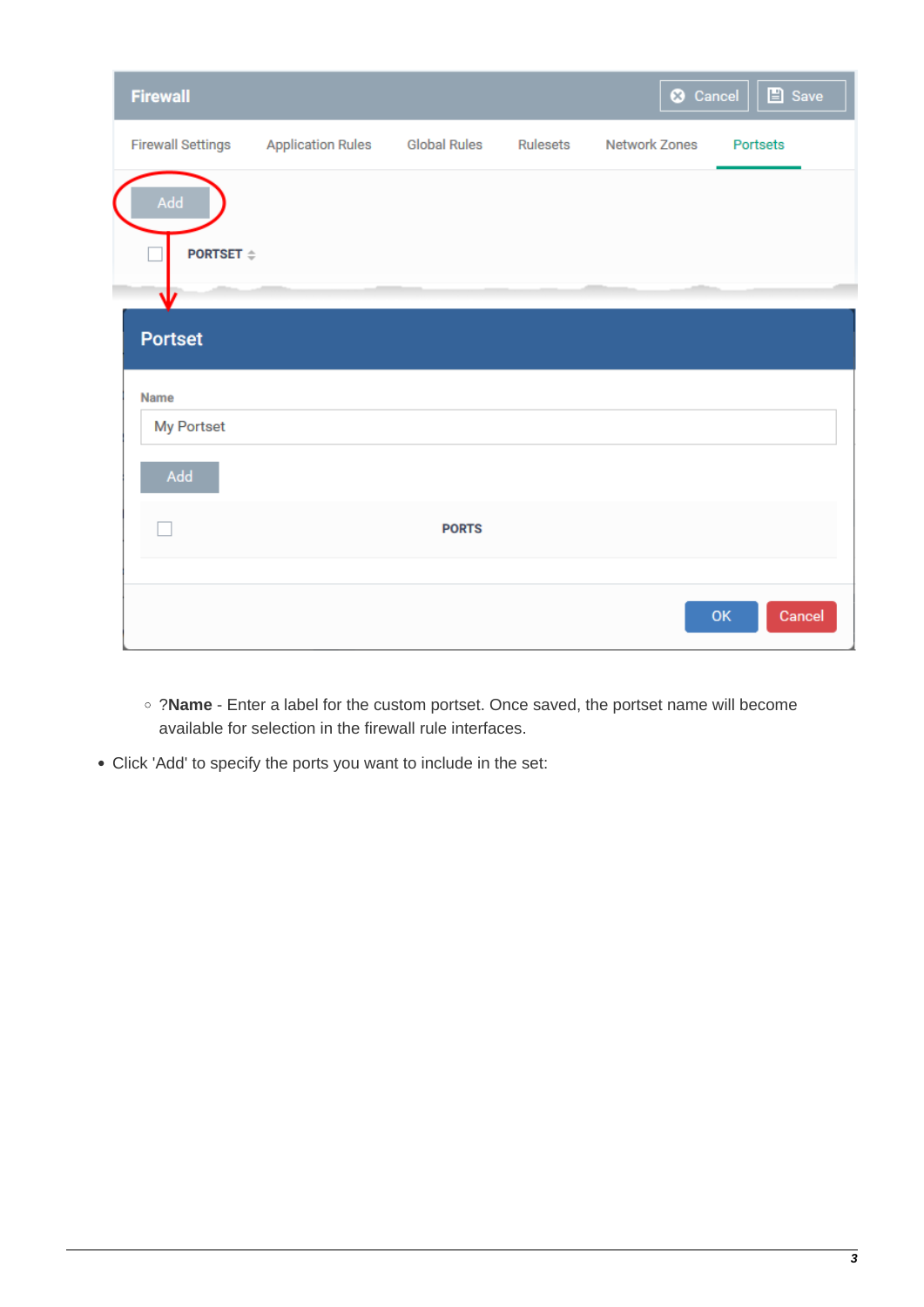| <b>Portset</b>                                |                        |         |              |
|-----------------------------------------------|------------------------|---------|--------------|
| <b>Name</b><br>My Portset                     |                        |         |              |
| Add                                           | <b>PORTS</b>           |         |              |
| Port                                          |                        |         |              |
| $\Box$<br>Exclude (i.e. NOT the choice below) |                        |         |              |
| $_{\circledcirc}$<br>Any                      |                        |         |              |
| O<br>A single port                            | ÷<br>1                 |         |              |
| O<br>A port range                             | $\mathbf{1}$<br>$\div$ | 65535 ≑ |              |
|                                               |                        |         | OK<br>Cancel |

- Select your ports then click 'OK'. Repeat the process to add more ports to the set.
	- **Any** Include all port numbers (1 65535)
	- **A single port** Enter the required port number in the box
	- **A port range** Enter the start and end port numbers in the respective boxes
	- **Exclude** (i.e. NOT the choice below): Removes the port numbers you select from the port set.

You can use this to create exceptions within a port set. For example, say you wanted the set to address ports  $1 - 200$ , but not port 50. First, click 'Add', specify a port-range of  $1 - 200$ , then click 'OK'. Next, click 'Add' again, enable 'Exclude, specify port 50 , click 'OK'. Your set would look like this: